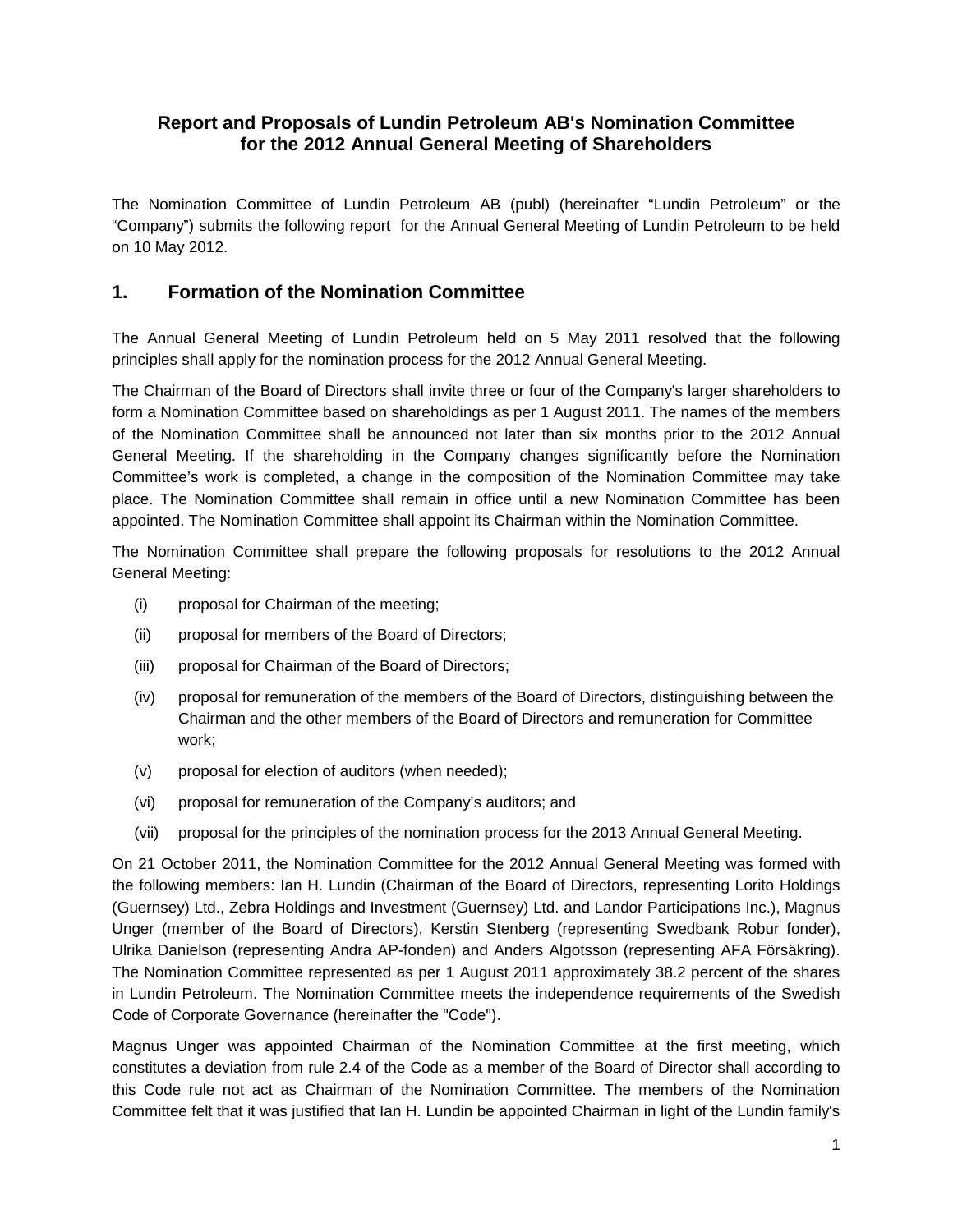large shareholdings in the Company. Ian H. Lundin gratefully acknowledged this confidence but proposed that Magnus Unger be appointed Chairman instead as he has been for several years responsible for these types of issues within the Board of Directors and at Annual General Meetings, and as his closer connections to Sweden would facilitate the work of the Nomination Committee. For the same reasons, Magnus Unger has served as Chairman of Lundin Petroleum's Nomination Committees for the Annual General Meetings as of 2006 up to 2011.

The formation of the Nomination Committee was announced through a press release issued on 24 October 2011. The press release contained information on how shareholders could submit proposals to the Nomination Committee. No such proposals were received.

### **2. The work of the Nomination Committee**

The Nomination Committee met on three occasions and had informal contacts in between the meetings. The Nomination Committee received a report on the work of the Board of Directors, as well as the results of an evaluation of the Board of Directors' work carried out by the Chairman of the Board of Directors. In addition, a comparison of directors' fees in Europe was undertaken by Chairman of the Nomination Committee and the findings thereof were presented to the full Committee.

Committee members representing shareholders independent of the major shareholders of Lundin Petroleum (Kerstin Stenberg and Ulrika Danielson) also held meetings per telephone with two current Board members, Asbjørn Larsen and Kristin Færøvik, to discuss the work and functioning of the Board of Directors. Ian H. Lundin and Magnus Unger were not present at these meetings.

## **3. Reasoned statement regarding the proposal for election of the Board of Directors**

The Nomination Committee proposes that seven members of the Board of Directors be elected at the 2012 Annual General Meeting. The current number is eight, however, the Nomination Committee notes that Dambisa F. Moyo has advised the Company that due to her other work and time commitments, she does not wish to stand for re-election at the 2012 Annual General Meeting. Prior to the 2011 Annual General Meeting, the number of members of the Board of Directors was seven and the Nomination Committee considers that seven members is sufficient and appropriate for the Company's Board of Directors.

The Nomination Committee therefore proposes the re-election of all current members of the Board of Directors, with the exception of Dambisa F. Moyo, being Ian H. Lundin, William A. Rand, Magnus Unger, Lukas H. Lundin, C. Ashley Heppenstall, Asbjørn Larsen and Kristin Færøvik. The Nomination Committee further proposes the re-election of Ian H. Lundin as Chairman of the Board of Directors and that no deputy members be elected.

It is the opinion of the Nomination Committee that, taking into consideration the business operations of Lundin Petroleum, its current phase of development, and circumstances generally, the proposed Board of Directors is composed of multi-faceted individuals who are well-suited for the job and whose expertise, experience and background is extensive and the Board fulfils the requirements regarding independence in relation to the Company, Group management and the Company's major shareholders (see further below). Further information regarding the proposed members of the Board of Directors is included in Annex 1.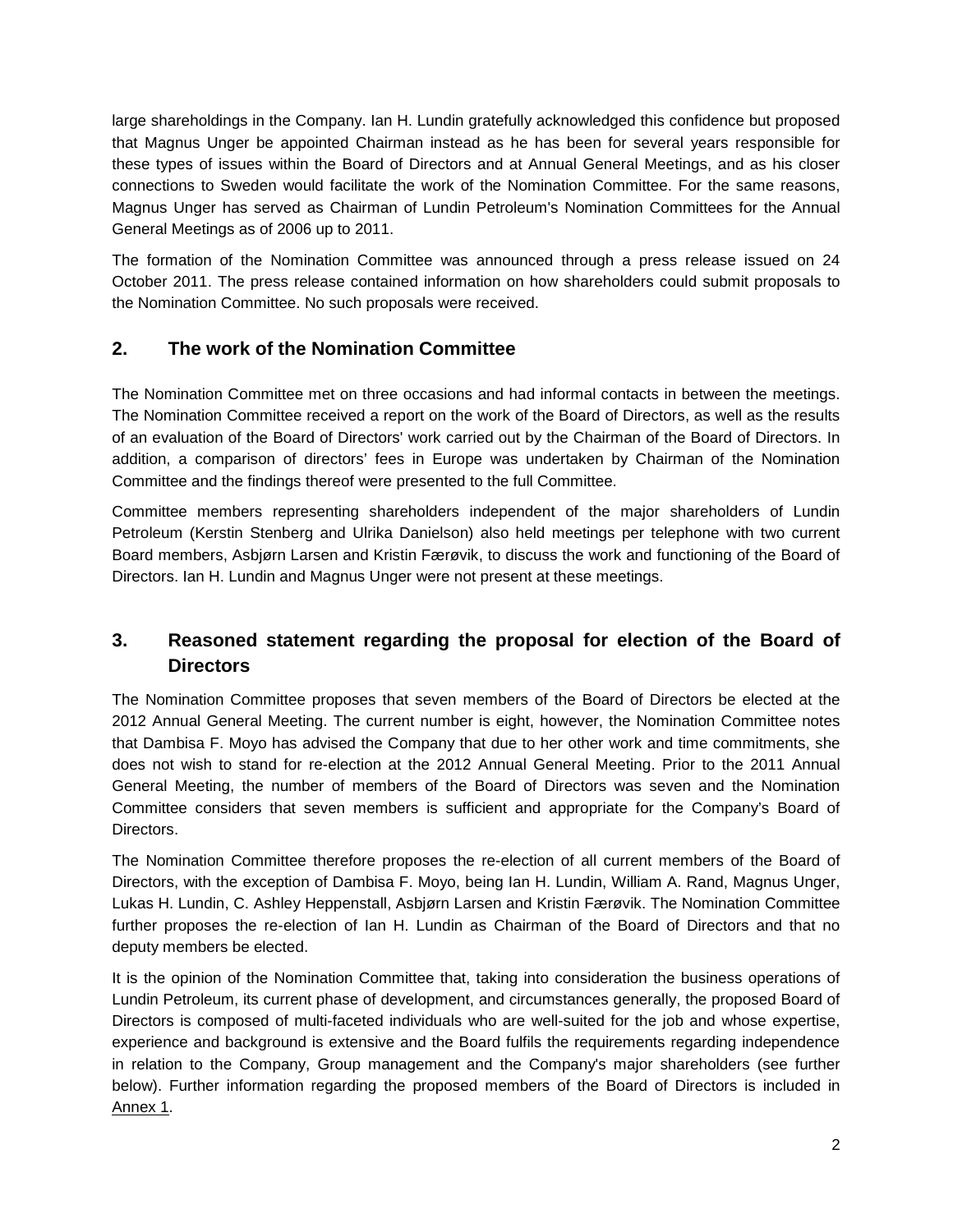## **4. Remuneration of the members of the Board of Directors, the Chairman of the Board of Directors and remuneration for Committee work**

The fees of the Board of Directors, the Chairman of the Board of Directors and fees for Committee work have remained unchanged since the 2007 AGM. Based on a review of the remuneration practices of other companies, the Nomination Committee considers that it is reasonable to increase the fees to reflect current market practice, given the size and nature of Lundin Petroleum's business. The Nomination Committee therefore proposes that the remuneration of the members of the Board of Directors, the Chairman of the Board of Directors and fees for Committee work and Committee Chairmen, be as follows:

- (i) annual fees of the members of the Board of Directors to be increased from SEK 400,000 to SEK 450,000 (excluding the Chief Executive Officer C. Ashley Heppenstall);
- (ii) annual fees of the Chairman of the Board of Directors to be increased from SEK 800,000 to SEK 1,000,000;
- (iii) annual fees for Committee members to remain unchanged at SEK 100,000 per Committee assignment (other than the Reserves Committee for which no fee is to be paid); and
- (iv) annual fees for Committee Chairmen to be increased from SEK 100,000 to SEK 150,000 (other than the Reserves Committee for which no fee is to be paid).

### **5. Independence of the members of the Board of Directors**

According to the Code, a majority of the members of the Board of Directors elected by the shareholders' meeting are to be independent of the Company and Group management. In addition, at least two of the members of the Board of Directors who are independent of the Company and Group management are also to be independent of the Company's major shareholders.

It is the opinion of the Nomination Committee that all of the proposed members of the Board of Directors, with the exception of the Chief Executive Officer C. Ashley Heppenstall, shall be considered independent of the Company and Group management. In the opinion of the Nomination Committee, the fact that Ian H. Lundin has received fees for special assignments outside the directorship does not entail that he shall be considered non-independent of the Company and Group management.

With respect to independence of the Company's major shareholders, it is the opinion of the Nomination Committee that William A. Rand and C. Ashley Heppenstall shall not be deemed to be independent of the Company's major shareholders who are represented on the Board of Directors by Ian H. Lundin and Lukas H. Lundin. The reason for this assessment is that William A. Rand serves on the Board of Directors of a number of listed companies in which entities associated with the Lundin family are significant shareholders. C. Ashley Heppenstall is, in addition to his position as Chief Executive Officer of the Company, also a member of the Board of two other companies in which entities associated with the Lundin family are significant shareholders. It is the opinion of the Nomination Committee that Magnus Unger, Asbjørn Larsen and Kristin Færøvik are independent of the Company's major shareholders.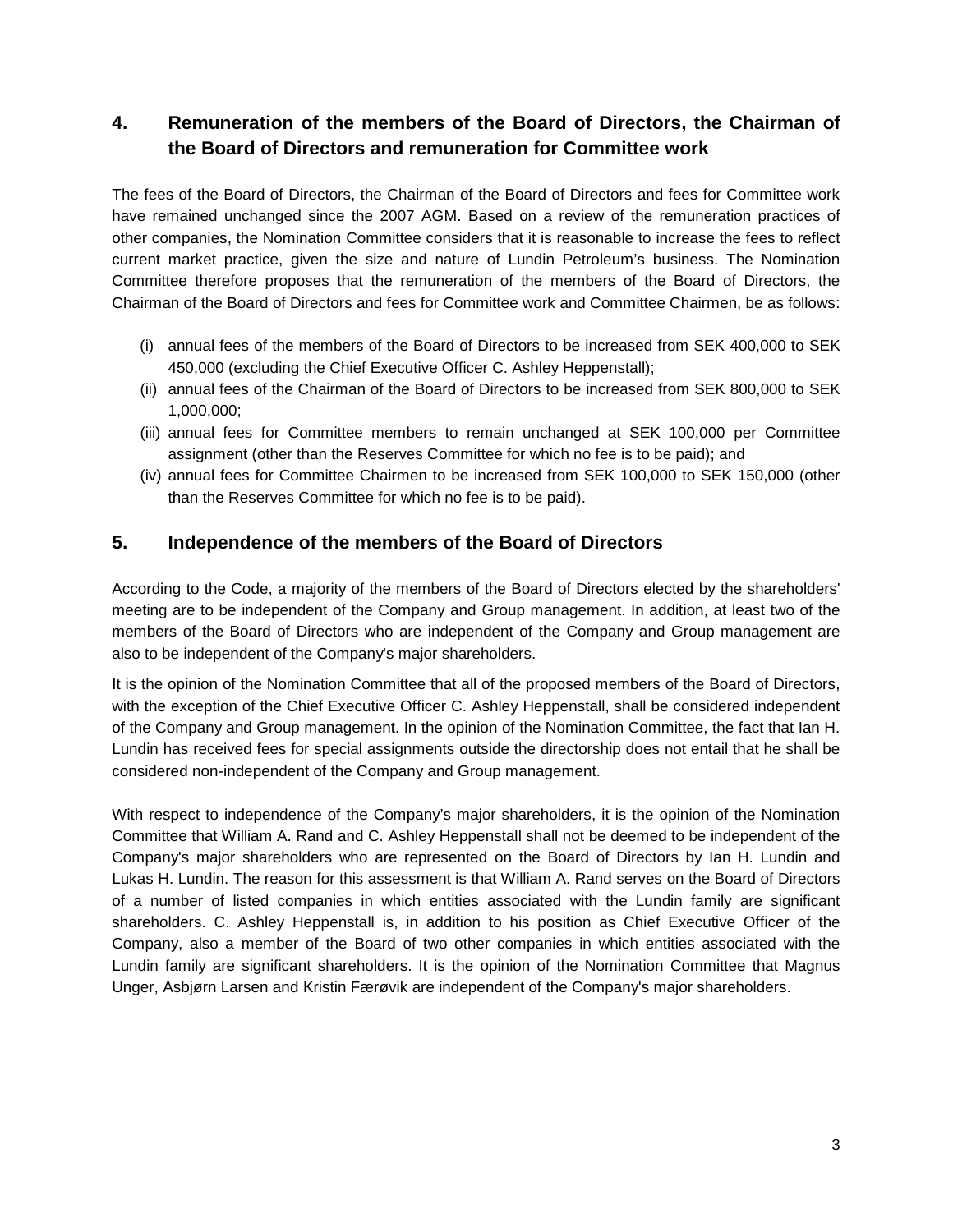### **6. Election of auditor and auditor's fees**

The Nomination Committee noted that PricewaterhouseCoopers AB, with authorised public accountant Bo Hjalmarsson as the auditor in charge, was elected at the 2009 Annual General Meeting for a term of four years and that no election of auditor is therefore required at the 2012 Annual General Meeting.

The Nomination Committee proposes that, as in previous years, the payment of auditor's fees shall be made upon approval of their invoice.

### **7. Nomination Committee Process for the 2013 Annual General Meeting**

Following a review of current Swedish practice and for improved corporate governance, the Nomination Committee proposes that the nomination procedure for the 2013 Annual General Meeting shall follow the Nomination Committee Process attached hereto in Annex 2.

\_\_\_\_\_\_\_\_\_\_\_\_\_\_\_\_\_\_\_\_\_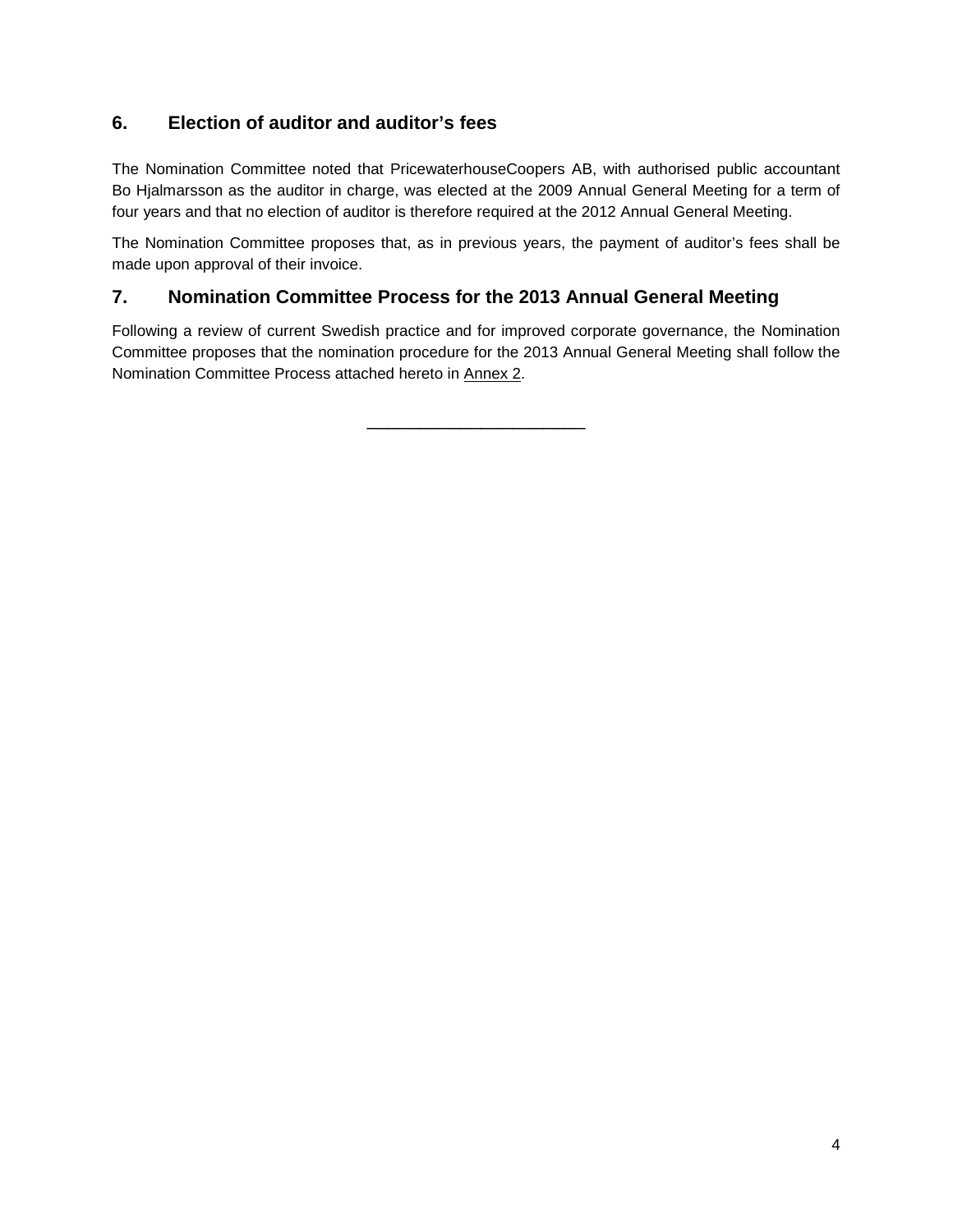## **The Nomination Committee's complete proposal for resolutions by the 2012 Annual General Meeting of Lundin Petroleum AB (publ)**

- The Chairman of the Board Ian H. Lundin to be appointed as Chairman of the Annual General Meeting.
- Seven members of the Board of Directors to be appointed without deputy members.
- Re-election of Ian H. Lundin, William A. Rand, Magnus Unger, Lukas H. Lundin, C. Ashley Heppenstall, Asbjørn Larsen and Kristin Færøvik as members of the Board of Directors. Dambisa F. Moyo has declined re-election.
- Re-election of Ian H. Lundin as Chairman of the Board of Directors.
- Remuneration of the members of the Board of Directors and the Chairman of the Board of Directors, including in respect of Committee membership, to be as follows: (i) annual fees of the members of the Board of Directors of SEK 450,000 (excluding the Chief Executive Officer C. Ashley Heppenstall); (ii) annual fees of the Chairman of the Board of Directors of SEK 1,000,000; (iii) annual fees for Committee members of SEK 100,000 per Committee assignment (other than the Reserves Committee for which no fee is to be paid); and (iv) annual fees for Committee Chairmen of SEK 150,000 (other than the Reserves Committee for which no fee is to be paid); with the total fees for Committee work, including Committee Chairmen fees, not to exceed SEK 800,000.
- The registered accounting firm PricewaterhouseCoopers AB, with authorised public accountant Bo Hjalmarsson as the auditor in charge, was elected at the 2009 Annual General Meeting as the auditor for a term of four years and therefore no election of auditor is required at the 2012 Annual General Meeting.
- The auditor's fees shall be payable upon approval of their invoice.
- The nomination procedure for the 2013 Annual General Meeting shall follow the Nomination Committee Process (described in Annex 2).

Stockholm, March 2012

*Chairman*

*Magnus Unger Ian H. Lundin Kerstin Stenberg*

*Ulrika Danielson Anders Algotsson*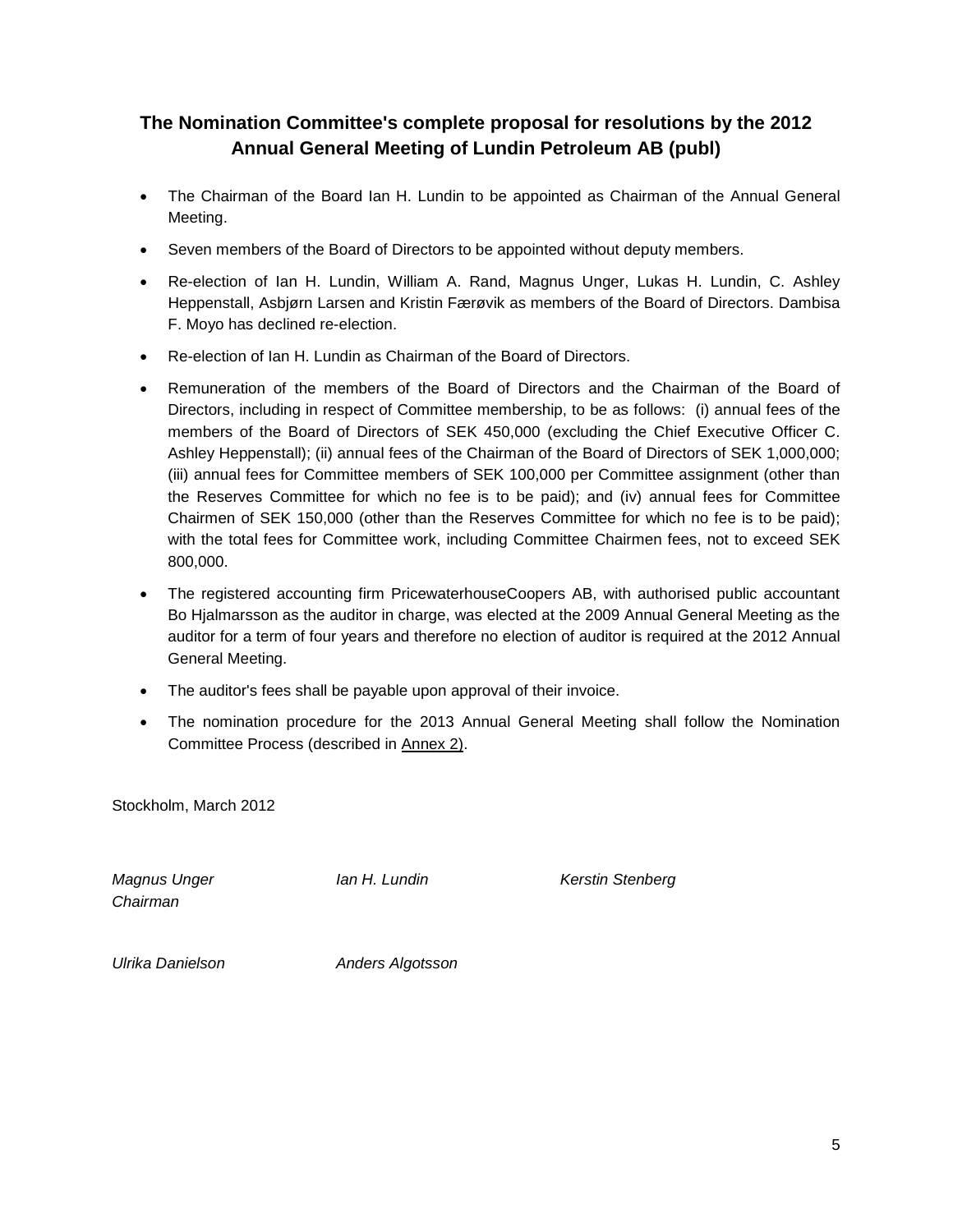| <b>Name</b>               | lan H. Lundin                                                                                                                                                                         | <b>C. Ashley Heppenstall</b>                                                                                                     | Asbjørn Larsen                                                                                                                                                                                                                  | <b>Lukas H. Lundin</b>                                                                                                                                                                                                                | <b>William A. Rand</b>                                                                                                                                                                                                                                           | <b>Magnus Unger</b>                                                                                  | <b>Kristin Færøvik</b>                                                                                                                                                                   |
|---------------------------|---------------------------------------------------------------------------------------------------------------------------------------------------------------------------------------|----------------------------------------------------------------------------------------------------------------------------------|---------------------------------------------------------------------------------------------------------------------------------------------------------------------------------------------------------------------------------|---------------------------------------------------------------------------------------------------------------------------------------------------------------------------------------------------------------------------------------|------------------------------------------------------------------------------------------------------------------------------------------------------------------------------------------------------------------------------------------------------------------|------------------------------------------------------------------------------------------------------|------------------------------------------------------------------------------------------------------------------------------------------------------------------------------------------|
| <b>Function</b>           | Chairman (since 2002)                                                                                                                                                                 | President and CEO, Director                                                                                                      | Director                                                                                                                                                                                                                        | Director                                                                                                                                                                                                                              | Director                                                                                                                                                                                                                                                         | Director                                                                                             | Director                                                                                                                                                                                 |
| <b>Elected</b>            | 2001                                                                                                                                                                                  | 2001                                                                                                                             | 2008                                                                                                                                                                                                                            | 2001                                                                                                                                                                                                                                  | 2001                                                                                                                                                                                                                                                             | 2001                                                                                                 | 2011                                                                                                                                                                                     |
| <b>Born</b>               | 1960                                                                                                                                                                                  | 1962                                                                                                                             | 1936                                                                                                                                                                                                                            | 1958                                                                                                                                                                                                                                  | 1942                                                                                                                                                                                                                                                             | 1942                                                                                                 | 1962                                                                                                                                                                                     |
| <b>Education</b>          | Bachelor of Science degree<br>in Petroleum Engineering<br>from the University of Tulsa.                                                                                               | Bachelor of Science degree<br>in Mathematics from the<br>University of Durham.                                                   | Norwegian School of<br>Economics and Business<br>Administration (NHH).                                                                                                                                                          | Graduate from the New<br>Mexico Institute of Mining,<br>Technology and<br>Engineering.                                                                                                                                                | Commerce degree (Honours<br>Economics) from McGill<br>University, Law degree from<br>Dalhousie University, Master<br>of Laws degree in<br>International Law from the<br>London School of Economics<br>and Doctorate of Laws from<br>Dalhousie University (Hon.). | MBA from the Stockholm<br>School of Economics.                                                       | Master of Science degree in<br>Petroleum Engineering from<br>the University of Trondheim.                                                                                                |
| <b>Experience</b>         | lan H. Lundin was<br>previously CEO of<br>International Petroleum<br>Corp during 1989-1998, of<br>Lundin Oil AB during 1998-<br>2001 and of Lundin<br>Petroleum during 2001-<br>2002. | C. Ashley Heppenstall was<br>previously CFO of Lundin<br>Oil AB during 1998-2001<br>and of Lundin Petroleum<br>during 2001-2002. | Asbjørn Larsen was CFO of<br>Saga Petroleum during<br>1978-1979 and President<br>and CEO during 1979-1998                                                                                                                       | Lukas H. Lundin has held<br>several key positions within<br>companies where the<br>Lundin family has a major<br>shareholding.                                                                                                         | William A. Rand practised law<br>in Canada until 1992, after<br>which he co-founded an<br>investment company and<br>pursued private business<br>nterests.                                                                                                        | Magnus Unger was an<br>Executive Vice President<br>within the Atlas Copco group<br>during 1988-1992. | Kristin Færøvik is currently the<br><b>Executive Vice President</b><br>Offshore of Bergen Group. She<br>worked with Marathon<br>Petroleum Company 2003-<br>2010 and with BP 1986 - 2003. |
| <b>Other board duties</b> | Chairman of the board of<br>Etrion Corporation and<br>Bukowski Auktioner AB.                                                                                                          | Member of the board of<br>Etrion Corporation, Vostok<br>Nafta Investment Ltd. and<br>Gateway Storage Company<br>Limited.         | Vice chairman of the board<br>of Saga Fjordbase AS,<br>member of the board of<br>Selvaag Gruppen AS,<br>GreenStream Network Oyj,<br>The Montebello Cancer<br>Rehabilitation Foundation<br>and The Tom Wilhelmsen<br>Foundation. | Chairman of the board of<br>Lundin Mining Corp.,<br>Vostok Nafta Investment<br>Ltd., Denison Mines Corp.,<br>Lucara Diamond Corp.,<br>NGEx Resources Inc.,<br>Sirocco Mining Inc. and<br>Lundin Foundation,<br>member of the board of | Member of the board of<br>Lundin Mining Corp., Vostok<br>Nafta Investment Ltd.,<br>Denison Mines Corp., New<br>West Energy Services Inc. and<br>NGEx Resources Inc.                                                                                              | Chairman of the board of CAL<br>Konsult AB and member of<br>the board of Black Earth<br>Farming Ltd. | None.                                                                                                                                                                                    |

## Information about the proposed members of the Board of Directors of Lundin Petroleum AB for the 2012 Annual General Meeting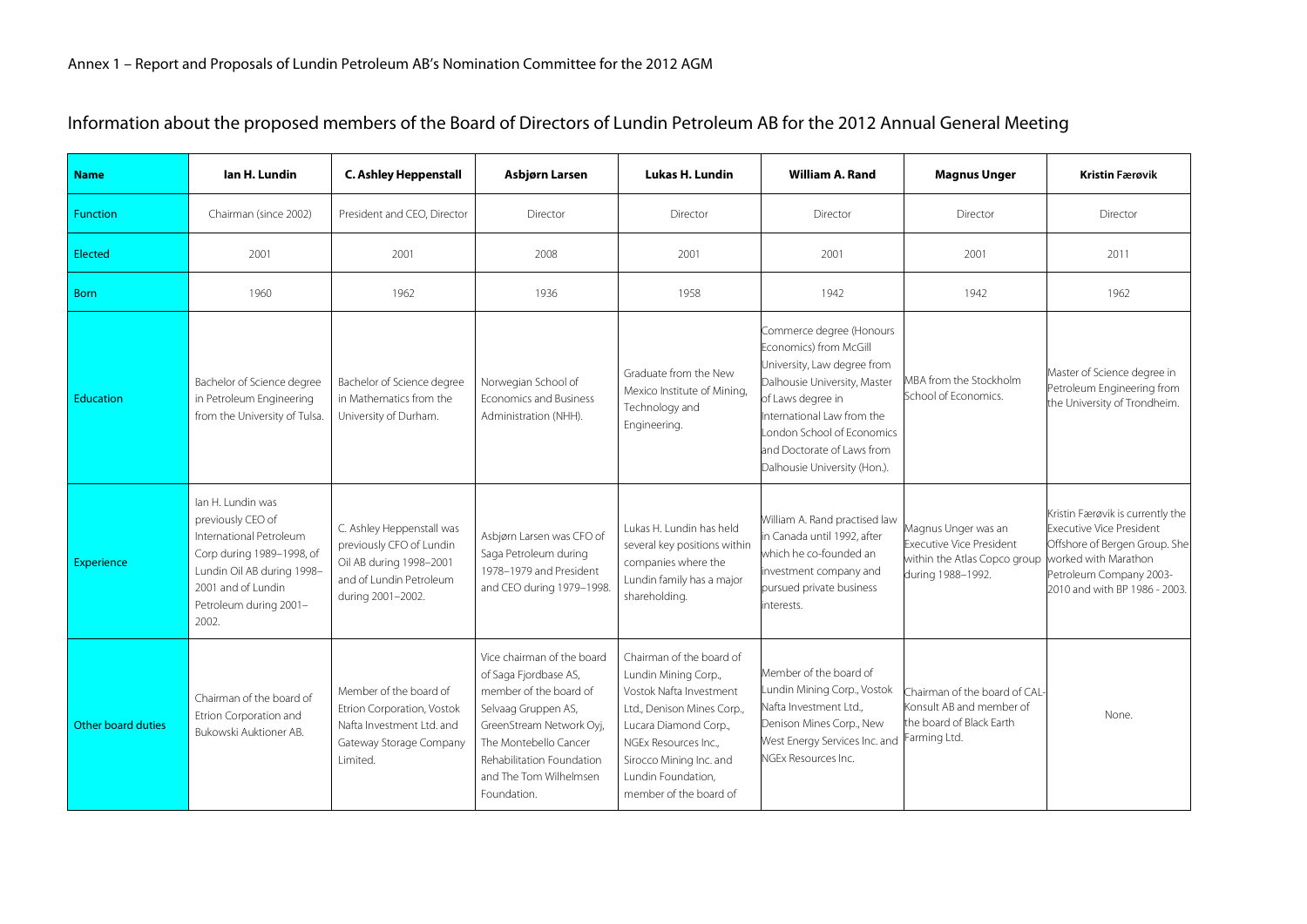| <b>Name</b>                                                      | lan H. Lundin    | <b>C. Ashley Heppenstall</b> | Asbjørn Larsen | Lukas H. Lundin                                       | William A. Rand | <b>Magnus Unger</b> | <b>Kristin Færøvik</b> |
|------------------------------------------------------------------|------------------|------------------------------|----------------|-------------------------------------------------------|-----------------|---------------------|------------------------|
|                                                                  |                  |                              |                | Fortress Minerals Corp. and<br>Bukowski Auktioner AB. |                 |                     |                        |
| <b>Shares in Lundin</b><br>Petroleum (as at 31<br>December 2011) | Nil <sup>1</sup> | 1,391,283                    | 12,000         | 788,3314                                              | 120,441         | 50,000              | 9,000                  |
| Independent of the<br>Company and the<br>Group management        | Yes <sup>2</sup> | No <sup>3</sup>              | Yes            | Yes                                                   | Yes             | Yes                 | Yes                    |
| Independent of the<br>Company's major<br>shareholders            | No <sup>1</sup>  | No <sup>3</sup>              | Yes            | No <sup>4</sup>                                       | No <sup>5</sup> | Yes                 | Yes                    |

<sup>1</sup> lan H. Lundin is the settler of a trust that owns Landor Participations Inc., an investment company that holds 11,538,956 shares in the Company, and is a member of the Lundin family that holds, through a family trust, (Guernsey) Ltd. which holds 76,342,895 shares in the Company and Zebra Holdings and Investment (Guernsey) Ltd. which holds 10,844,643 shares in the Company.

<sup>2</sup> lan H. Lundin has been regularly retained by management to perform remunerated work duties which fall outside the scope of the regular work of the Board. It is the Nomination Committee's and the Company's opinion that work, he remains independent of the Company and the Group management.

<sup>3</sup>C. Ashley Heppenstall is in the Nomination Committee's and the Company's opinion not deemed independent of the Company and the Group management since he is the President & CEO of Lundin Petroleum and not of the Company's major shareholders since he holds directorships in two companies in which entities associated with the Lundin family hold ten percent or more of the share capital and voting rights.

4 Lukas H. Lundin is a member of the Lundin family that holds, through a family trust, Lorito Holdings (Guernsey) Ltd. which holds 76,342,895 shares in the Company and Zebra Holdings and Investment (Guernsey) Ltd. which ho 10,844,643 shares in the Company.

<sup>5</sup> William A. Rand is in the Nomination Committee's and the Company's opinion not deemed independent of the Company's major shareholders since he holds directorships in companies in which entities associated with the Lund family hold ten percent or more of the share capital and voting rights.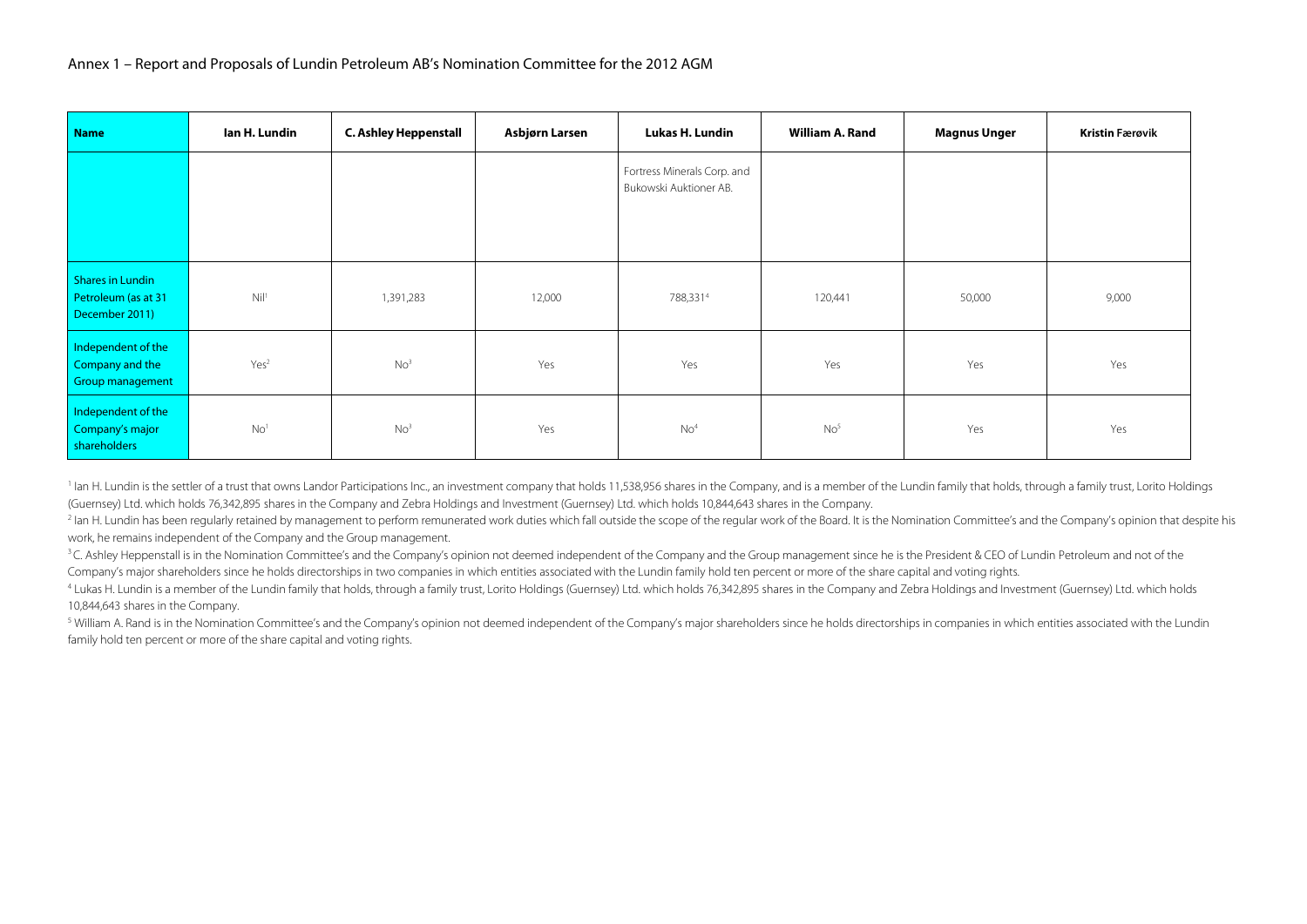# **LUNDIN PETROLEUM AB**

## **NOMINATION COMMITTEE PROCESS**

### **1. General**

- 1.1 As per the Swedish Code of Corporate Governance (Code of Governance), Lundin Petroleum AB (publ) (the Company) shall each year appoint a Nomination Committee which shall have as its sole task to propose decisions to the Annual General Meeting (AGM) on electoral and remuneration issues, and procedural issue for the appointment of the Nomination Committee for the following year.
- 1.2 The AGM shall either appoint the members of the Nomination Committee or specify how they are to be appointed. This Nomination Committee Process shall be submitted each year to the AGM to specify how the Nomination Committee for the AGM of the following year is to be appointed and to instruct the Nomination Committee on how it is to conduct its work.
- 1.3 References herein to AGMs shall apply *mutatis mutandis* to Extraordinary General Meetings where elections of the Board of Directors and/or the auditor are to take place.

### **2. Appointment of the Nomination Committee**

- 2.1 The Chairman of the Board of Directors shall invite three or four of the larger shareholders of the Company based on shareholdings as per 1 August of each year, provided such larger shareholders agree to participate, to form a Nomination Committee for the AGM of the following year. The Chairman of the Board of Directors shall also be a member of the Nomination Committee. External members not representing a larger shareholder may also be invited to join the Nomination Committee to assist in and facilitate the work of the Nomination Committee.
- 2.2 The names of the members of the Nomination Committee shall be published on the Company's website no later than six months prior to the AGM of the following year. The names of the shareholders that the members represent, if applicable, shall be included in the announcement, as well as information on how shareholders may submit recommendations to the Nomination Committee.
- 2.3 The mandate period of a Nomination Committee commences on the date its composition has been published as per article 2.2 and continues until the publication of the composition of the Nomination Committee for the following AGM.
- 2.4 The Chairman of the Board of Directors shall convene the first meeting of each Nomination Committee, which is to be held in good time before the announcement of the composition of the Nomination Committee as per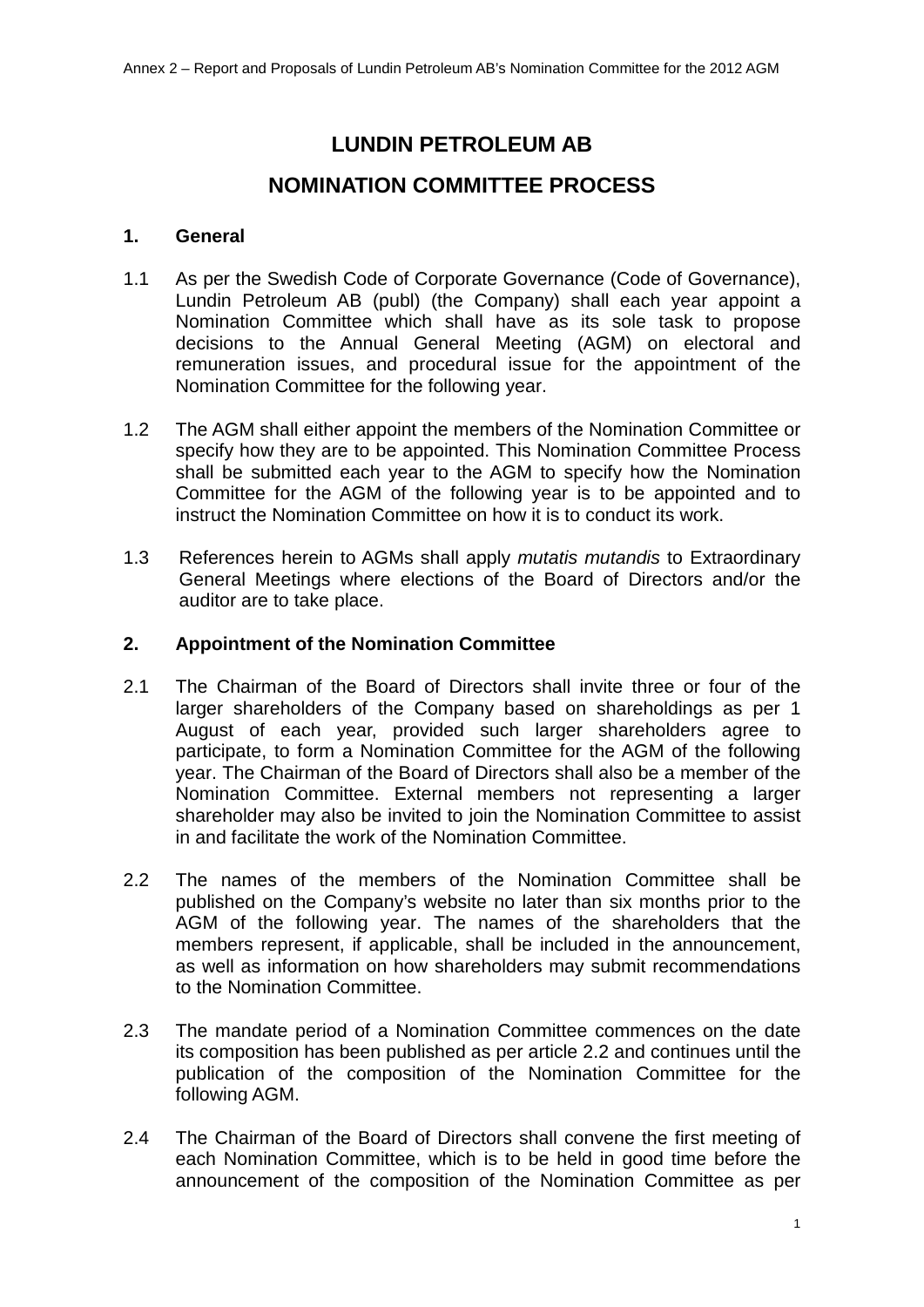article 2.2. The Nomination Committee shall appoint a Chairman at the first meeting.

2.5 If the shareholding in the Company changes significantly before the Nomination Committee's work has been completed, or if a member leaves the Nomination Committee before its work has been completed, a change in the composition of the Nomination Committee may take place. If the Nomination Committee then consists of representatives of less than three of the larger shareholders of the Company, the Chairman of the Board shall invite another larger shareholder to join the Nomination Committee. If a member ceases to be a representative of a larger shareholder, due to termination of employment or similar, that larger shareholder may appoint another person to replace such member of the Nomination Committee. Information about changes to the composition of the Nomination Committee, as well as information about new members and the larger shareholders that they represent, if applicable, shall be published on the Company's website as soon as possible after a change has occurred.

#### **3. Duties of the Nomination Committee**

- 3.1 The Nomination Committee shall prepare proposals for the following resolutions to the AGM:
	- (i) Chairman of the AGM;
	- (ii) number of members of the Board of Directors;
	- (iii) members of the Board of Directors;
	- (iv) Chairman of the Board of Directors;
	- (v) remuneration of the members of the Board of Directors, distinguishing between the Chairman and other members and remuneration for Board Committee work;
	- (vi) election of auditor of the Company (when needed);
	- (vii) remuneration of the Company's auditor; and
	- (viii) Nomination Committee Process for the AGM of the following year.
- 3.2 The proposals of the Nomination Committee shall be presented to the Company in a written report in general at least eight weeks before the AGM to ensure the proposals can be duly included in the notice of the AGM. The Nomination Committee report shall in addition be posted on the Company's website at the same time as the notice of the AGM is issued.
- 3.3 As a basis for its proposals regarding the members of the Board of Directors, the Nomination Committee shall consider the requirements set forth in the Code of Governance to ensure that the Company's Board of Directors has a size and composition that enables it to manage the Company's affairs efficiently and with integrity.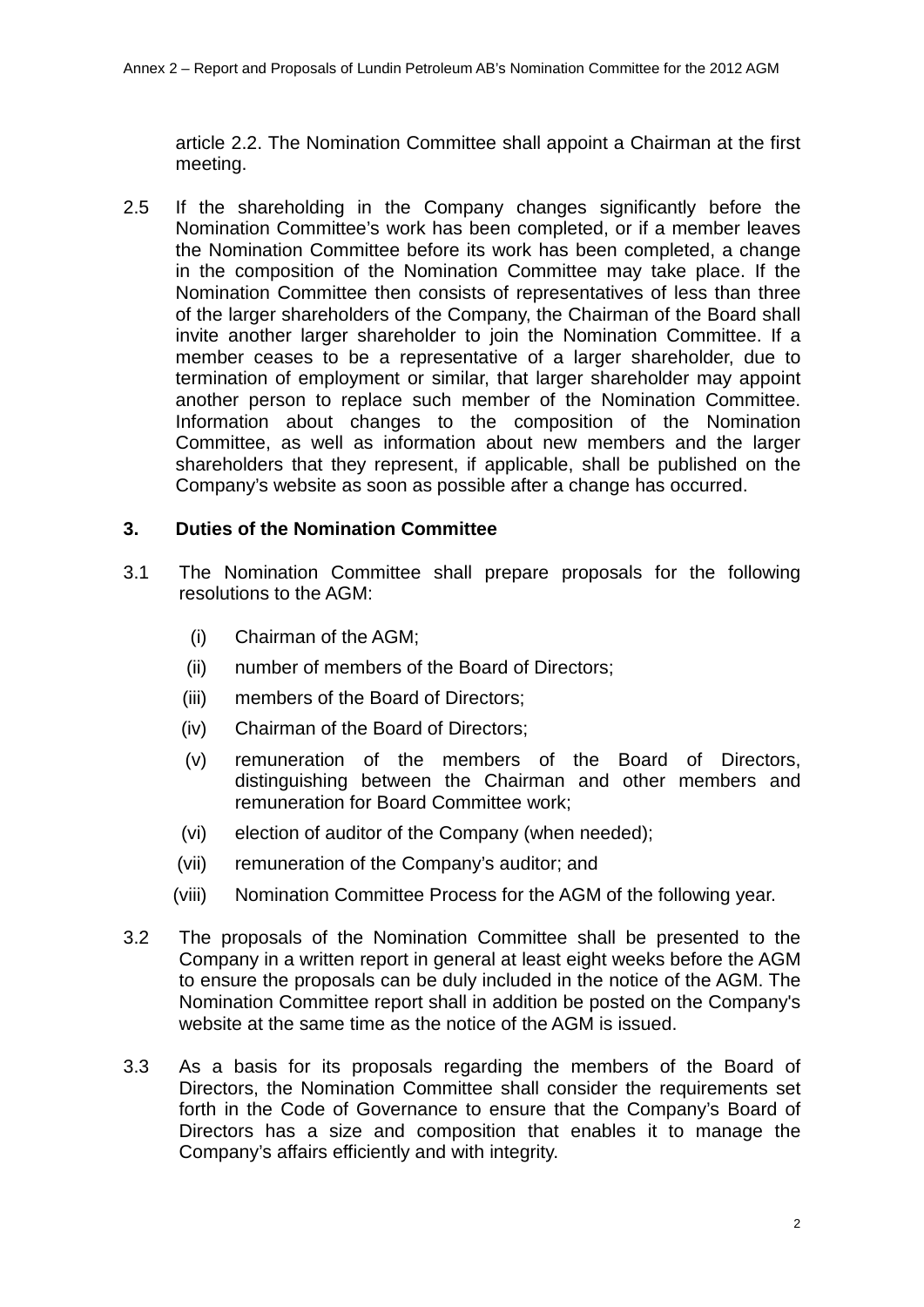- 3.4 In its written report, the Nomination Committee shall include a description of its work and considerations, as well as explanations regarding its proposals, in particular in respect of the following requirements regarding the composition of the Board of Directors:
	- (i) candidates' age, principal education and work experience;
	- (ii) any work performed by the candidates for the Company and other significant professional commitments;
	- (iii) candidates' holdings of shares and other financial instruments in the Company and any such holdings owned by candidates' related natural or legal persons;
	- (iv) whether the Nomination Committee deems the candidates to be independent of the Company and Group management, as well as of major shareholders of the Company;
	- (v) in case of re-election, the year that the candidates were first elected to the Board of Directors; and
	- (vi) other information that could be of importance to shareholders to assess the candidates' expertise and independence.
- 3.5 If an election for auditor shall take place at the AGM, the proposal of the Nomination Committee shall be based on a report to be prepared by the Company's Audit Committee, which report shall include an assessment of the independence and impartiality of the proposed auditor, as well as of the implications of services provided to the Company by the proposed auditor outside the scope of general audit work, if applicable.
- 3.6 The Nomination Committee shall at each AGM give an account of its work and present its proposals for resolutions at the AGM. All members of the Nomination Committee shall endeavour to be present at each AGM.

### **4. Meetings of the Nomination Committee**

- 4.1 The Nomination Committee shall meet as often as is required for the performance of its duties. A notice of a meeting shall be circulated by the Chairman of the Nomination Committee in good time before each meeting, except as provided in article 2.4 in respect of the first meeting of each Nomination Committee. Any member of the Nomination Committee may reasonably request at any time during the mandate period that a meeting be convened and the Chairman shall comply with such reasonable requests.
- 4.2 The Nomination Committee shall be quorate if more than half of the members are present.
- 4.3 The Nomination Committee shall endeavour to reach unanimous decisions in all matters to be proposed to the AGM. If a unanimous decision cannot be reached, the Nomination Committee shall present to the AGM the